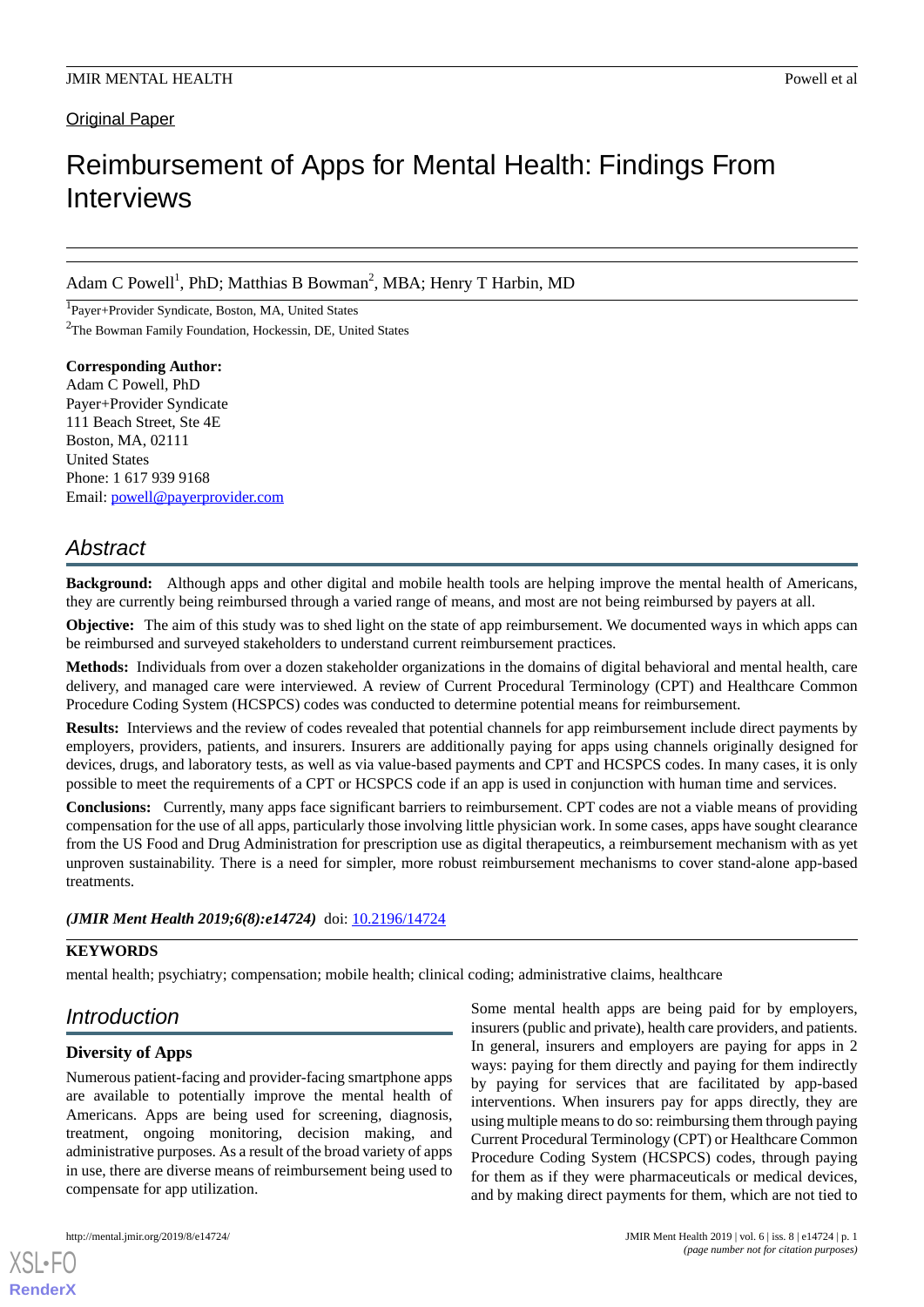any codes or defined payment mechanisms. To summarize the present state of app reimbursement, this paper provides an overview of how apps are being reimbursed today, documents potential pathways to reimbursement, and reviews the limitations of these pathways. Apps, like all medical products, warrant reimbursement only if they are effective. There are a number of methods by which app effectiveness can be evaluated. We do not address those methods here.

# **Overview of How Apps Can Be Reimbursed Today**

App reimbursement is occurring through multiple channels, and some major categories of apps are not receiving reimbursement from payers at all. As is shown in [Figure 1,](#page-1-0) there are at least 6 different pathways to reimbursement that exist. The diversity in potential reimbursement mechanisms is an outgrowth of both the wide set of actors paying for apps (insurers, employers, health care providers, and patients) and the variation in functionality of the apps themselves. Adding to the confusion, interviews with industry stakeholders revealed that in some situations, a single app is being reimbursed through multiple means, depending on the context. Thus, the means for reimbursement is neither universal across apps nor even always within a given app. A common means of funding apps is direct payment. When direct payments are made, employers, insurers, or health care providers can compensate the app vendor by paying a one-time fee for a general license to the app, paying a subscription for a general license to the app, paying a one-time fee per user, paying a per user-per month fee, paying a per employee/member per month fee, or paying a fee tied to the level of app utilization. Similarly, patients may directly buy access to apps for themselves on a one-time basis, via subscription or on the basis of utilization (eg, in-app purchases). When apps are not purchased directly, insurers may pay for them as if they were prescription drugs or devices and as if they were laboratory tests, or they may pay for them via payments made for CPT codes. Finally, money paid through value-based payment arrangements can be used by health care providers to purchase apps. Although this mode of payment is rather indirect, it does enable health care providers to purchase apps if they believe that doing so will decrease costs or enhance the value of care that they deliver.

When CPT codes are used to facilitate payment for apps, there are 2 ways in which they may be implemented. First, some CPT codes are directly applicable to an app-delivered health care service. For instance, app-based screening can fulfill the requirements of a screening CPT code. Second, some CPT codes are applicable to broad services that can be facilitated by apps. For example, an app-based platform might facilitate collaborative care and enable a health care provider to bill for the CPT code associated with collaborative care. Some of the revenue from the CPT code could be used to cover the app's costs, whereas the remainder would likely need to be spent on associated services (eg, staffing) necessary to perform the services associated with the billed CPT code. One of the factors that drive the need for multiple reimbursement methods to be used to cover apps is that apps vary in their level of physician and nonphysician involvement. As is shown in [Figure 2,](#page-2-0) there is a spectrum of levels of physician and nonphysician (eg, nurse, psychologist, technician) involvement in the use of apps. Some apps involve absolutely no human involvement, for instance, self-help tools that a family physician might wish to recommend to a patient expressing a minor health issue. From there, progressively greater levels of human involvement can occur, ranging from the periodic review of data captured in an app by a nonphysician (eg, a brief screening) to live interaction with a physician (eg, telemental health). Stand-alone interventions lend themselves to being reimbursed as if they were devices, drugs, or laboratory tests, as these analogues were all designed to be services that are reimbursable without physician, nurse, or technician contact.

<span id="page-1-0"></span>Figure 1. Channels for app reimbursement. CPT: Current Procedural Terminology.

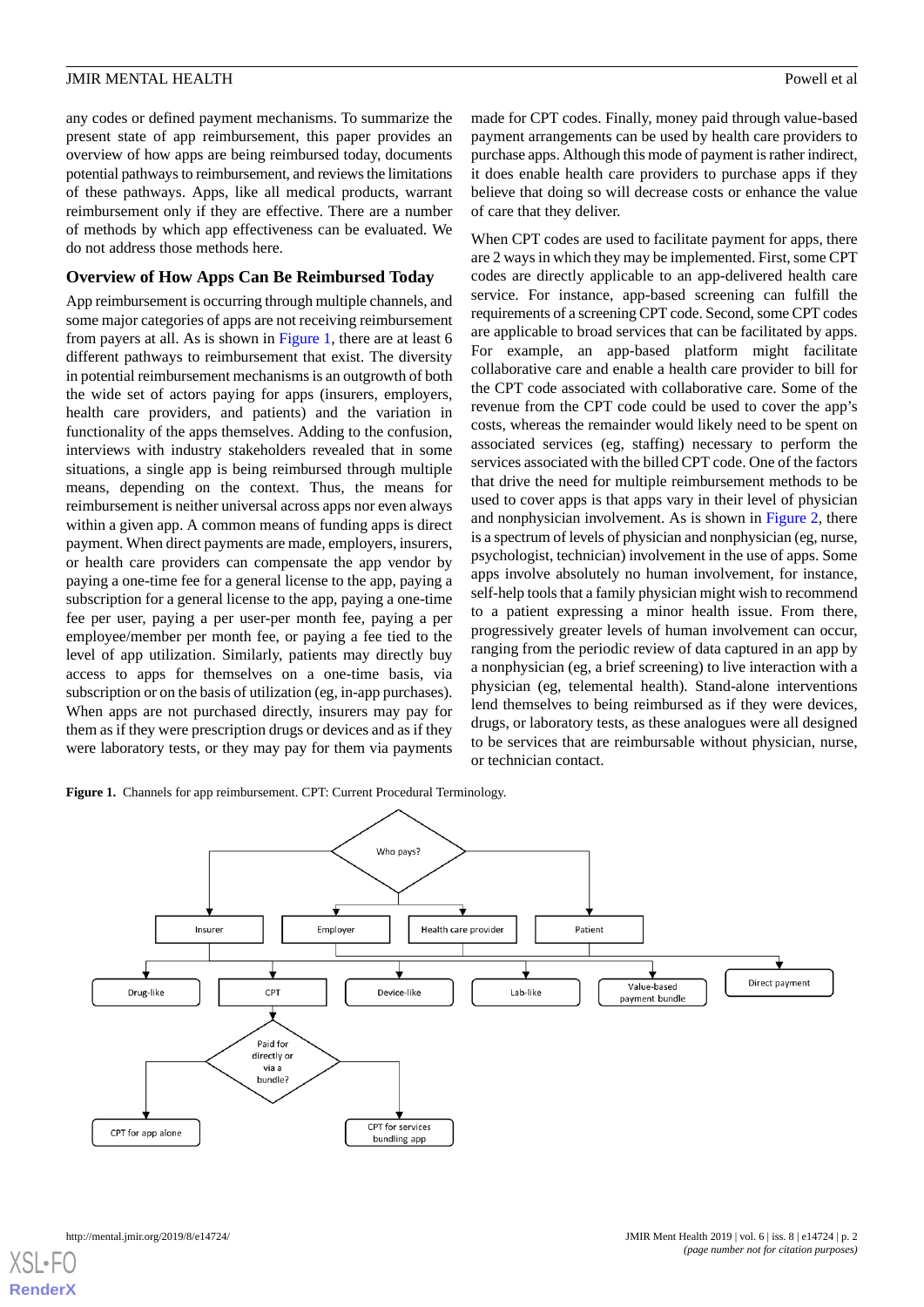<span id="page-2-0"></span>**Figure 2.** Spectrum of health care provider and technician involvement in app use.



# **Screening and Repeat Measures for Standardized, Quantitative Clinical Outcomes**

<span id="page-2-1"></span>A literature review found that virtually all randomized controlled trials have shown that the frequent, timely provision of standardized patient-reported symptoms during psychotherapy encounters is associated with improved outcomes [\[1](#page-8-0)]. Apps are a natural tool for screening and repeat measures, as they enable

patients to report their state to their health care providers from the comfort of their home. When billing for apps performing screening and repeat measures for standardized, quantitative clinical outcomes, the appropriate CPT code may vary in accordance with the instrument being administered. The American Academy of Pediatrics has produced a table (reproduced below as [Table 1\)](#page-2-1), which indicates the correspondence between instruments and CPT codes [\[2](#page-8-1)].

**Table 1.** Current Procedural Terminology codes appropriate for assorted instruments.

| Instrument                                               | Codes   |       |       |       |
|----------------------------------------------------------|---------|-------|-------|-------|
|                                                          | 96110   | 96127 | 96160 | 96161 |
| Acute Concussion Evaluation (ACE)                        | $\_\_a$ |       | X     |       |
| Ages and Stages Questionnaire-Third Edition              | X       |       |       |       |
| Ages and Stages Questionnaire—Social Emotional           |         | X     |       |       |
| Australian Scale for Asperger Syndrome (ASAS)            |         | X     |       |       |
| Beck Youth Inventory-Second Edition BYI-II               |         | X     |       |       |
| Behavior Assessment Scale for Children—2nd Edition       |         | X     |       |       |
| Behavior Rating Inventory of Executive Function          |         | X     |       |       |
| <b>Conners Rating Scale</b>                              |         | X     |       |       |
| <b>CRAFFT</b> Screening Interview                        |         |       | X     |       |
| Edinburgh Postnatal Depression Scale <sup>b</sup> (EPDS) |         |       |       | X     |
| Edinburgh Postnatal Depression Scale (EPDS)              |         | X     |       |       |
| Kutcher Adolescent Depression Scale (KADS)               |         | X     |       |       |
| Modified Checklist for Autism in Toddlers (MCHAT)        | X       |       |       |       |
| Patient Health Questionnaire (PHQ-2 or PHQ-9)            |         | X     |       |       |
| Parents' Evaluation of Developmental Status (PEDS)       | X       |       |       |       |
| Pediatric Symptom Checklist (PSC)                        |         | X     |       |       |
| Screen for Child Anxiety Related Disorders (SCARED)      |         | X     |       |       |
| Vanderbilt rating scales                                 |         | X     |       |       |

<sup>a</sup>Not applicable.

[XSL](http://www.w3.org/Style/XSL)•FO **[RenderX](http://www.renderx.com/)**

<sup>b</sup>When billed under the infant and not the mother.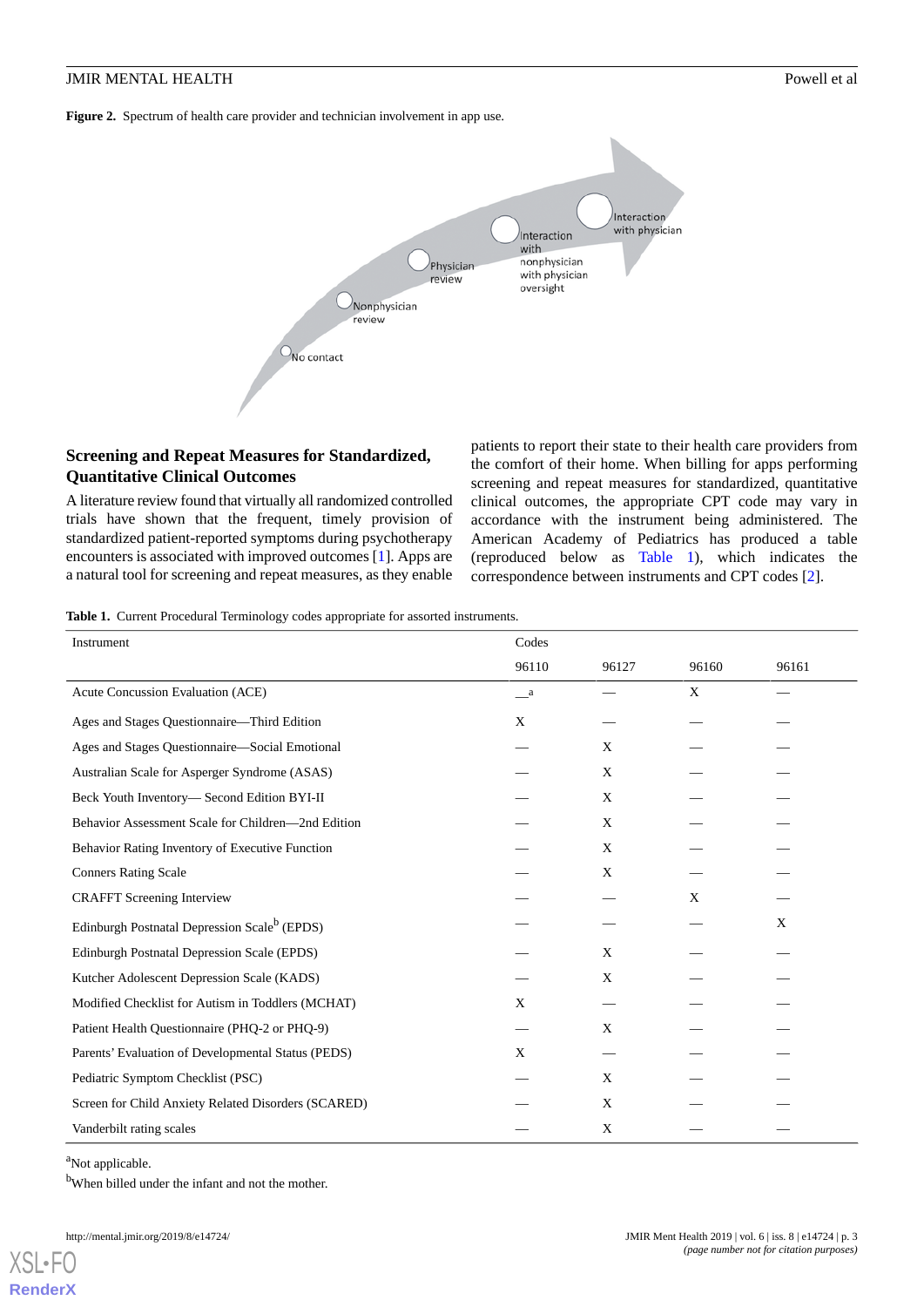The most common CPT code deemed appropriate is 96127, which is defined as "Brief emotional/behavioral assessment, (eg, depression inventory, attention-deficit/hyperactivity disorder [ADHD] scale), with scoring and documentation, per standardized instrument." In the case of pediatrics, a different code that relates to developmental screening may be more appropriate: 96110, "Developmental screening (eg, developmental milestone survey, speech and language delay screen), with scoring and documentation, per standardized instrument." Finally, if a health risk assessment is used to assess for mental health issues, either 96160, "Administration of patient-focused health risk assessment instrument (eg, health hazard appraisal), with scoring and documentation, per standardized instrument," or 96161, "Administration of caregiver-focused health risk assessment instrument (eg, depression inventory) for the benefit of the patient, with scoring and documentation, per standardized instrument," should be billed, depending on whether the focus of the assessment is the patient or the caregiver [\[3](#page-8-2)].

#### **Collaborative Care Codes**

Information technology has the potential to play a key role in supporting collaboration, information exchange, and planning. Codes to support the collaborative care model (CoCM) program were introduced by the Centers for Medicare and Medicaid Services in 2018. Although these codes cannot be billed for the use of a freestanding app, as collaborative care inherently involves human effort, apps can play a role in facilitating collaborative care and documenting that the necessary resources have been provided to fulfill the requirements of the codes being billed. The collaborative care codes provide funding for both less intensive and more intensive versions of collaborative care. The code 99484 was created to fund Behavioral Health Integration models of care other than CoCM, and the codes 99492, 99493, and 99494 were created to cover the activities of true CoCM programs. Eligibility for 99484 differs from the CoCM codes, making it suitable for environments with fewer staff resources [\[4](#page-8-3)]. Although 99484 only requires at least 20 min of clinical staff time, overseen by a physician or qualified health professional, the CoCM codes require a psychiatric consultant and behavioral health care manager to be a part of the care team, which provides 70 min of services in the first month and 60 min of services in subsequent months.

# *Methods*

Individuals from over a dozen stakeholders in digital behavioral and mental health domain were interviewed, representing organizations offering solutions, including a digital device (app as a medical device), an app intended to take the place of a drug, app-facilitated telemedicine, app-facilitated care coordination and case management, app- and device-facilitated sobriety testing, a peer therapy app, a patient remote monitoring service, and a suite of app-based care tools. Other stakeholders interviewed included individuals associated with a commercial

payer, a Medicaid payer, an employee assistance program, a health care provider organization, and a medical professional society. In total, 22 interviews were conducted, of which 10 were with for-profits offering digital tools, 4 were with nonprofits related to mental health, 3 were with health care provider organizations, 3 were with academics, and 2 were with government entities. During each of the interviews, the stakeholders were asked about the pathways their organizations had used to achieve reimbursement, as well as the pathways through which they had seen other organizations achieve reimbursement. Payer and provider stakeholders were asked about how app-based care was financed by their organizations.

# *Results*

The list of codes in [Table 2](#page-4-0) summarizes the codes (1) that were found to be in active use or were attempted to be placed in active use during the interview process, or (2) that could theoretically be put into use in the judgment of the authors (these are noted as "not observed"). It contains HCSPCS codes, as defined by the Centers for Medicare and Medicaid Services; CPT codes are a subset of the HCSPCS codes. The types of providers (eg, psychiatrists, psychologists, social workers, and technicians) who may bill the codes vary from code to code. For instance, 96138 may be billed for work performed by a technician, whereas 96116 may only be billed for work performed by a "physician or other qualified health care professional." To keep the list at a manageable length, the list of codes only contains those for initial encounters or for the lowest duration of a service. In some cases, there are related codes for subsequent encounters or longer durations of service. These codes were identified by reviewing the 2019 edition of the American Medical Association's *CPT Professional* book, the definitive source on CPT codes [\[5](#page-8-4)].

It should be noted that some organizations reported using different codes with different payers and different codes in different clinical settings. For instance, a provider of a digital behavioral health integration and remote patient monitoring solution used the code 99489 in settings lacking a behavioral health specialist, leading to lower reimbursements, and 99492 in settings with a behavioral health specialist, leading to higher reimbursements. As was the case with the digital behavioral health integration tool, in many instances, some degree of health care provider involvement is necessary to bill a code. Thus, there were many cases in which digital tools played a key role in a solution, but they could not be reimbursed if used on an entirely stand-alone basis by a patient. Finally, many organizations are not using codes at all; instead, they are relying on other mechanisms, such as (1) direct billing via a "one-off" contract with an employer or insurer or (2) patient self-pay. These 2 approaches, used because of the absence of a code intended for apps per se, are cumbersome and difficult to implement on a large scale. They are an indication of the barrier to widespread adoption of apps that exists today.

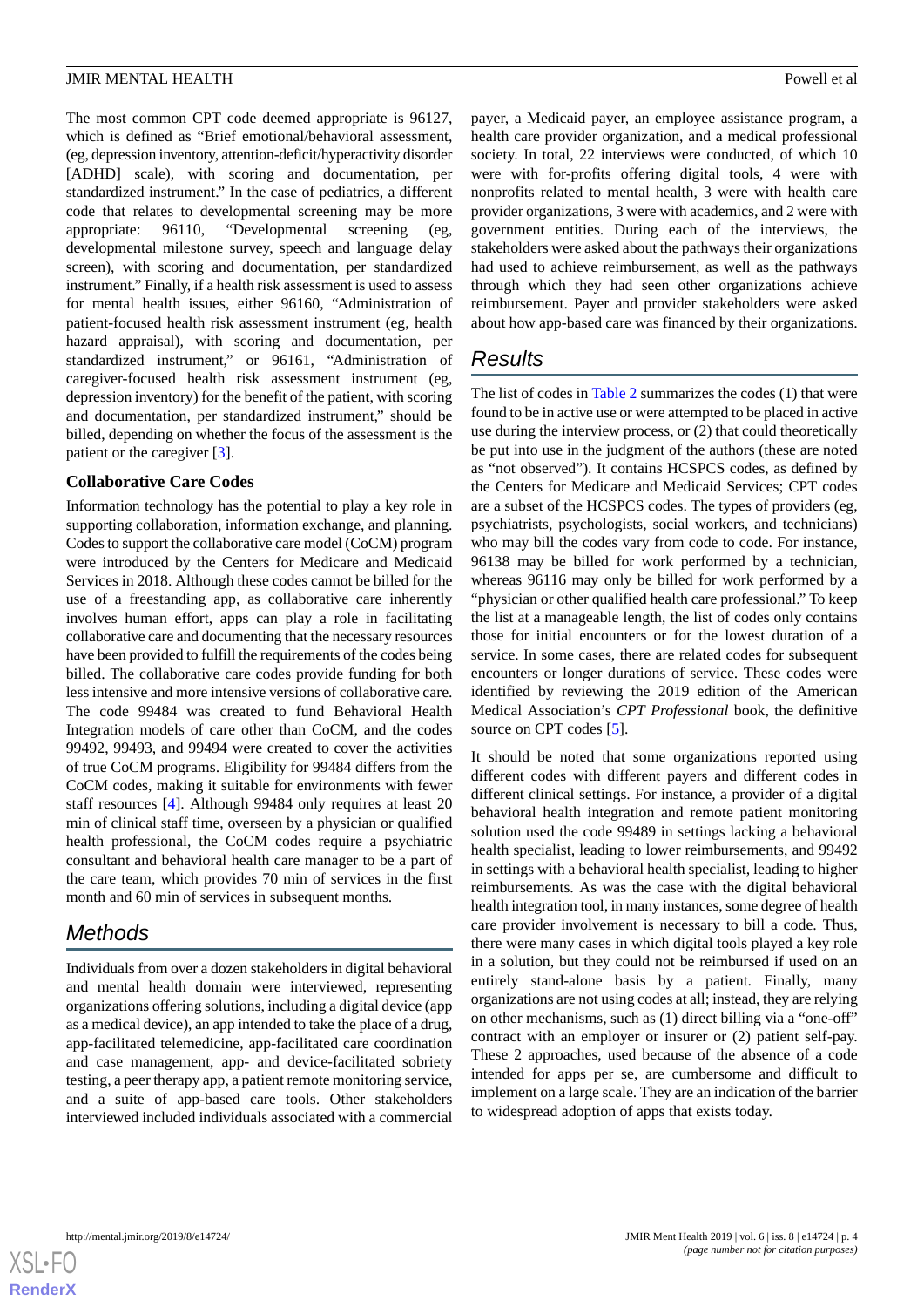<span id="page-4-0"></span>**Table 2.** List of potential Healthcare Common Procedure Coding System (Current Procedural Terminology) codes that may potentially be used to reimburse for app-related services.

| Code  | Definition $\lceil 3 \rceil$                                                                                                                                                                                                                                                                                                                                                                      | Context in which use of code was observed                                                                                                        |
|-------|---------------------------------------------------------------------------------------------------------------------------------------------------------------------------------------------------------------------------------------------------------------------------------------------------------------------------------------------------------------------------------------------------|--------------------------------------------------------------------------------------------------------------------------------------------------|
| 90832 | Psychotherapy, 30 min with patient (using 95 or GT modifier to indicate telemental health)                                                                                                                                                                                                                                                                                                        | Teletherapy service                                                                                                                              |
| 90885 | Psychiatric evaluation of hospital records, other psychiatric reports, psychometric and/or<br>projective tests, and other accumulated data for medical diagnostic purposes                                                                                                                                                                                                                        | Not observed                                                                                                                                     |
| 90887 | Interpretation or explanation of results of psychiatric, other medical examinations and proce-<br>dures, or other accumulated data to family or other responsible persons, or advising them how<br>to assist patient                                                                                                                                                                              | Not observed                                                                                                                                     |
| 90889 | Preparation of report of patient's psychiatric status, history, treatment, or progress (other than Not observed<br>for legal or consultative purposes) for other individuals, agencies, or insurance carriers                                                                                                                                                                                     |                                                                                                                                                  |
| 96105 | Assessment of aphasia (includes assessment of expressive and receptive speech and language<br>function, language comprehension, speech production ability, reading, spelling, and writing,<br>eg, by Boston Diagnostic Aphasia Examination), with interpretation and report per hour                                                                                                              | Cognitive and psychological screening app                                                                                                        |
| 96110 | Developmental screening (eg, developmental milestone survey, speech, and language delay<br>screen), with scoring and documentation, per standardized instrument                                                                                                                                                                                                                                   | Not observed                                                                                                                                     |
| 96116 | Neurobehavioral status exam (clinical assessment of thinking, reasoning and judgment, eg,<br>acquired knowledge, attention, language, memory, planning and problem solving, and visual<br>spatial abilities) by physician or other qualified health care professional, both face-to-face<br>time with the patient and time interpreting test results and preparing the report; first hour         | Not observed                                                                                                                                     |
| 96127 | Brief emotional/behavioral assessment (eg, depression inventory, attention-deficit/hyperactiv-<br>ity disorder scale), with scoring and documentation, per standardized instrument                                                                                                                                                                                                                | Screening component (eg, Patient Health)<br>Questionnaire-9, General Anxiety Disorder-<br>7) within various self-service, patient-facing<br>apps |
| 96130 | Psychological testing evaluation services by a physician or other qualified health care profes-<br>sional, including integration of patient data, interpretation of standardized test results and<br>clinical data, clinical decision making, treatment planning and report, and interactive feedback<br>to the patient, family member(s) or caregiver(s), when performed; first hour             | Tech-enabled care management and case<br>management service                                                                                      |
| 96138 | Psychological or neuropsychological test administration and scoring by a technician, 2 or<br>more tests, any method; first 30 min                                                                                                                                                                                                                                                                 | Tech-enabled care management and case<br>management service                                                                                      |
| 96146 | Psychological or neuropsychological test administration, with single automated, standardized<br>instrument via electronic platform, with automated result only                                                                                                                                                                                                                                    | Tech-enabled care management and case<br>management service                                                                                      |
| 96160 | Administration of a patient-focused health risk assessment instrument (eg, health hazard ap-<br>praisal), with scoring and documentation, per standardized instrument                                                                                                                                                                                                                             | Not observed                                                                                                                                     |
| 96161 | Administration of a caregiver-focused health risk assessment instrument (eg, depression in-<br>ventory) for the benefit of the patient, with scoring and documentation, per standardized in-<br>strument                                                                                                                                                                                          | Medicaid depression initiative                                                                                                                   |
| 99091 | Collection and interpretation of physiologic data (eg, electrocardiogram, blood pressure, and<br>glucose monitoring) digitally stored and/or transmitted by the patient and/or caregiver to the<br>physician or other qualified health care professional, qualified by education, training, and li-<br>censure/regulation (when applicable), requiring a minimum of 30 min of time, every 30 days | Physiologically based sobriety monitoring<br>program (exploring but not using code)                                                              |
| 99358 | Prolonged evaluation and management service before and/or after direct patient care; first<br>hour                                                                                                                                                                                                                                                                                                | Not observed                                                                                                                                     |
| 99367 | Medical team conference with interdisciplinary team of health care professionals, patient,<br>and/or family not present, 30 min or more; participation by physician                                                                                                                                                                                                                               | Not observed                                                                                                                                     |
| 99401 | Preventive medicine counseling and/or risk factor reduction intervention(s) provided to an<br>individual (separate procedure); approximately 15 min                                                                                                                                                                                                                                               | Health coaching                                                                                                                                  |
| 99406 | Smoking and tobacco use cessation counseling visit; intermediate, greater than 3 min, up to<br>$10 \text{ min}$                                                                                                                                                                                                                                                                                   | Between-visit patient remote monitoring<br>and behavioral health integration app                                                                 |
| 99408 | Alcohol and/or substance (other than tobacco) abuse structured screening (eg, Alcohol Use<br>Disorders Identification Test, Drug Abuse Screening Test) and brief intervention services; 15<br>to 30 min                                                                                                                                                                                           | Not observed                                                                                                                                     |
| 99429 | Unlisted preventive medicine service                                                                                                                                                                                                                                                                                                                                                              | Not observed                                                                                                                                     |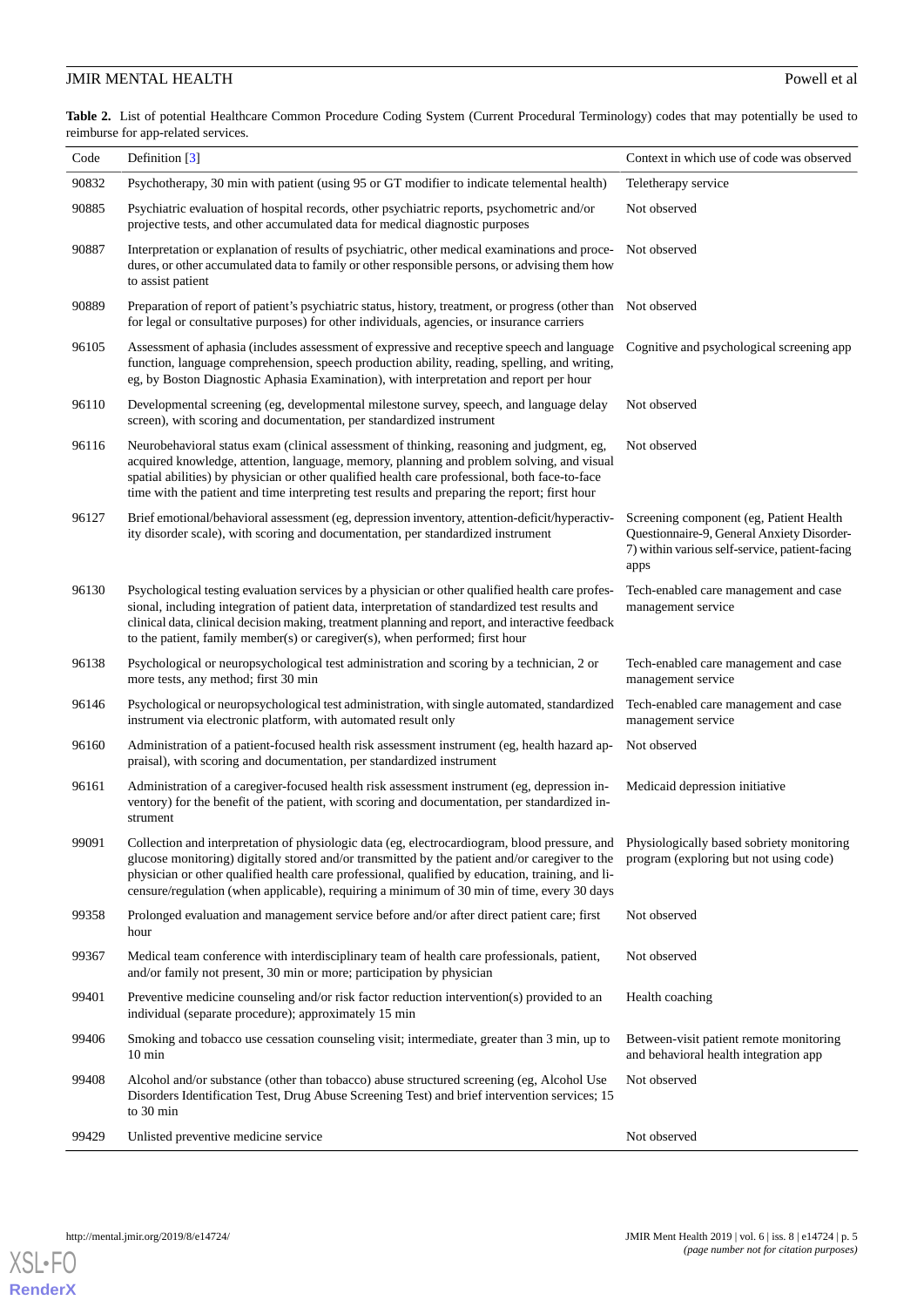| Code  | Definition $[3]$                                                                                                                                                                                                                                                                                                                                                                                                                                                                                                                                                                                                                                                                                                                                                                                                                                                                                                                                                                                                                                                                                                                                                                                                                                                                                                                                                                                                                                                                                                                                                                                                          | Context in which use of code was observed                                                                                                                                                      |
|-------|---------------------------------------------------------------------------------------------------------------------------------------------------------------------------------------------------------------------------------------------------------------------------------------------------------------------------------------------------------------------------------------------------------------------------------------------------------------------------------------------------------------------------------------------------------------------------------------------------------------------------------------------------------------------------------------------------------------------------------------------------------------------------------------------------------------------------------------------------------------------------------------------------------------------------------------------------------------------------------------------------------------------------------------------------------------------------------------------------------------------------------------------------------------------------------------------------------------------------------------------------------------------------------------------------------------------------------------------------------------------------------------------------------------------------------------------------------------------------------------------------------------------------------------------------------------------------------------------------------------------------|------------------------------------------------------------------------------------------------------------------------------------------------------------------------------------------------|
| 99446 | Interprofessional telephone/internet/electronic health record assessment and management<br>service provided by a consultative physician, including a verbal and written report to the pa-<br>tient's treating/requesting physician or other qualified health care professional; 5-10 min of<br>medical consultative discussion and review                                                                                                                                                                                                                                                                                                                                                                                                                                                                                                                                                                                                                                                                                                                                                                                                                                                                                                                                                                                                                                                                                                                                                                                                                                                                                 | Not observed                                                                                                                                                                                   |
| 99453 | Remote monitoring of physiologic parameter(s), for example, weight, blood pressure, pulse<br>oximetry, and respiratory flow rate, initial; setup and patient education on use of equipment                                                                                                                                                                                                                                                                                                                                                                                                                                                                                                                                                                                                                                                                                                                                                                                                                                                                                                                                                                                                                                                                                                                                                                                                                                                                                                                                                                                                                                | Not observed                                                                                                                                                                                   |
| 99457 | Remote physiologic monitoring treatment management services, 20 min or more of clinical<br>staff/physician/other qualified health care professional time in a calendar month, requiring<br>interactive communication with the patient/caregiver during the month                                                                                                                                                                                                                                                                                                                                                                                                                                                                                                                                                                                                                                                                                                                                                                                                                                                                                                                                                                                                                                                                                                                                                                                                                                                                                                                                                          | Not observed                                                                                                                                                                                   |
| 99483 | Assessment of and care planning for a patient with cognitive impairment, requiring an inde-<br>pendent historian, in the office or other outpatient, home or domiciliary or rest home, with all<br>of the following required elements: cognition-focused evaluation, including a pertinent history<br>and examination; medical decision making of moderate or high complexity; functional assess-<br>ment (eg, basic and instrumental activities of daily living), including decision-making capac-<br>ity; use of standardized instruments for staging of dementia (eg, functional assessment staging<br>test, clinical dementia rating); medication reconciliation and review for high-risk medications;<br>evaluation for neuropsychiatric and behavioral symptoms, including depression, including<br>use of standardized screening instrument(s); evaluation of safety (eg, home), including motor<br>vehicle operation; identification of caregiver(s), caregiver knowledge, caregiver needs, social<br>supports, and the willingness of caregiver to take on caregiving tasks; development, updating<br>or revision, or review of an Advance Care Plan; creation of a written care plan, including<br>initial plans to address any neuropsychiatric symptoms, neurocognitive symptoms, functional<br>limitations, and referral to community resources as needed (eg, rehabilitation services, adult<br>day programs, and support groups) shared with the patient and/or caregiver with initial educa-<br>tion and support. Typically, 50 min are spent face to face with the patient and/or family or<br>caregiver | Not observed                                                                                                                                                                                   |
| 99484 | Care management services for behavioral health conditions, at least 20 min of clinical staff<br>time, directed by a physician or other qualified health care professional, per calendar month,<br>with the following required elements: initial assessment or follow-up monitoring, including<br>the use of applicable validated rating scales; behavioral health care planning in relation to<br>behavioral/psychiatric health problems, including revision for patients who are not progressing<br>or whose status changes; facilitating and coordinating treatment, such as psychotherapy,<br>pharmacotherapy, counseling and/or psychiatric consultation; continuity of care with a desig-<br>nated member of the care team                                                                                                                                                                                                                                                                                                                                                                                                                                                                                                                                                                                                                                                                                                                                                                                                                                                                                           | Between-visit patient remote monitoring<br>and behavioral health integration app facili-<br>tating collaborative care; used in contexts<br>where there is no behavioral health special-<br>ist |
| 99487 | Complex chronic care management services, with the following required elements: multiple<br>(2 or more) chronic conditions expected to last at least 12 months or until the death of the<br>patient, chronic conditions place the patient at significant risk of death, acute exacerbation/de-<br>compensation, or functional decline, establishment or substantial revision of a comprehensive<br>care plan, moderate- or high-complexity medical decision making; 60 min of clinical staff<br>time directed by a physician or other qualified health care professional, per calendar month                                                                                                                                                                                                                                                                                                                                                                                                                                                                                                                                                                                                                                                                                                                                                                                                                                                                                                                                                                                                                              | Tech-enabled care management and case<br>management service                                                                                                                                    |
| 99490 | Chronic care management services, at least 20 min of clinical staff time directed by a physician<br>or other qualified health care professional, per calendar month, with the following required<br>elements: multiple (2 or more) chronic conditions expected to last at least 12 months or until<br>the death of the patient; chronic conditions place the patient at significant risk of death, acute<br>exacerbation/decompensation, or functional decline; comprehensive care plan established,<br>implemented, revised, or monitored                                                                                                                                                                                                                                                                                                                                                                                                                                                                                                                                                                                                                                                                                                                                                                                                                                                                                                                                                                                                                                                                                | Tech-enabled chronic care management<br>service                                                                                                                                                |
| 99492 | Initial psychiatric collaborative care management, first 70 min in the first calendar month of<br>behavioral health care manager activities, in consultation with a psychiatric consultant, and<br>directed by the treating physician or other qualified health care professional, with the following<br>required elements: outreach to and engagement in treatment of a patient, directed by the<br>treating physician or other qualified health care professional; initial assessment of the patient,<br>including administration of validated rating scales, with the development of an individualized<br>treatment plan; review by the psychiatric consultant, with modifications of the plan if recom-<br>mended; entering patient in a registry and tracking patient follow-up and progress using the<br>registry, with appropriate documentation, and participation in weekly caseload consultation<br>with the psychiatric consultant; provision of brief interventions, using evidence-based tech-<br>niques, such as behavioral activation, motivational interviewing, and other focused-treatment<br>strategies                                                                                                                                                                                                                                                                                                                                                                                                                                                                                                | Between-visit patient remote monitoring<br>and behavioral health integration app facili-<br>tating collaborative care; used in contexts<br>where there is a behavioral health specialist       |
| 99494 | Initial or subsequent psychiatric collaborative care management, every additional 30 min in<br>a calendar month of behavioral health care manager activities, in consultation with a psychiatric<br>consultant, and directed by the treating physician or other qualified health care professional<br>(listed separately, in addition to code for primary procedure)                                                                                                                                                                                                                                                                                                                                                                                                                                                                                                                                                                                                                                                                                                                                                                                                                                                                                                                                                                                                                                                                                                                                                                                                                                                      | Not observed                                                                                                                                                                                   |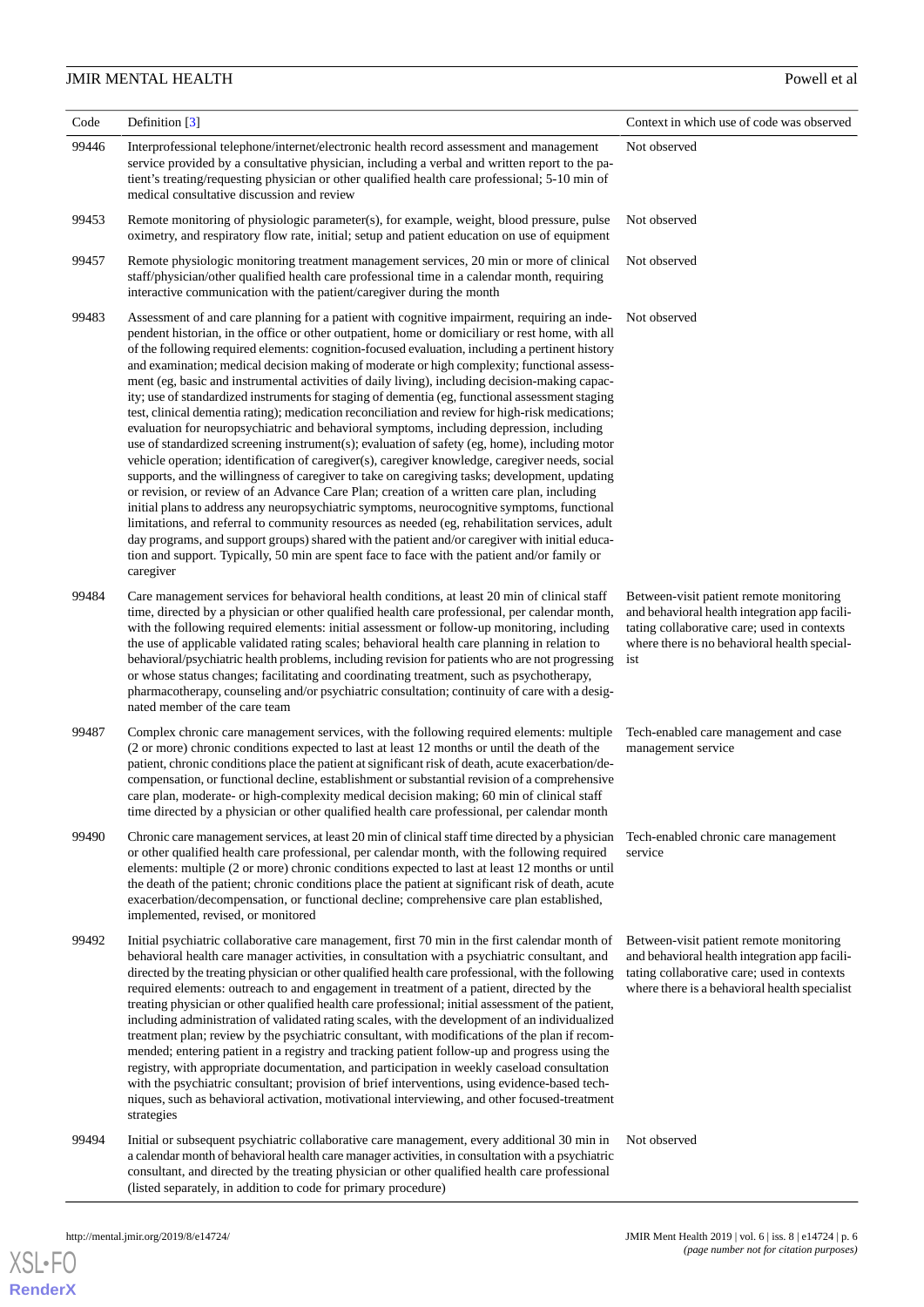| Code              | Definition $\lceil 3 \rceil$                                                                                                                                                                                                                                                                                                                                                    | Context in which use of code was observed                                                                          |
|-------------------|---------------------------------------------------------------------------------------------------------------------------------------------------------------------------------------------------------------------------------------------------------------------------------------------------------------------------------------------------------------------------------|--------------------------------------------------------------------------------------------------------------------|
| 99495             | Transitional Care Management Services, with the following required elements: communication Not observed<br>(direct contact, telephone, and electronic) with the patient and/or caregiver within 2 business<br>days of discharge. Medical decision making of at least moderate complexity during the service<br>period. Face-to-face visit, within 14 calendar days of discharge |                                                                                                                    |
| 99499             | Unlisted evaluation and management service                                                                                                                                                                                                                                                                                                                                      | Not observed                                                                                                       |
| A9999             | Miscellaneous Durable Medical Equipment (DME) supply or accessory, not otherwise specified                                                                                                                                                                                                                                                                                      | Treatment for substance use disorder (un-<br>clear if in active use)                                               |
| E1399             | Durable medical equipment, miscellaneous                                                                                                                                                                                                                                                                                                                                        | Treatment for substance use disorder                                                                               |
| G0444             | Annual depression screening, 15 min                                                                                                                                                                                                                                                                                                                                             | Medicaid depression initiative                                                                                     |
| G8431             | Screening for depression is documented as being positive, and a follow-up plan is documented                                                                                                                                                                                                                                                                                    | Medicaid depression initiative                                                                                     |
| G8510             | Screening for depression is documented as negative, a follow-up plan is not required                                                                                                                                                                                                                                                                                            | Medicaid depression initiative                                                                                     |
| H0047             | Alcohol and/or other drug abuse services, not otherwise specified                                                                                                                                                                                                                                                                                                               | Treatment for substance use disorder (ven-<br>dor had difficulty obtaining payment from<br>payers using this code) |
| T <sub>1505</sub> | Electronic medication compliance management device, includes all components and acces-<br>sories, not otherwise classified                                                                                                                                                                                                                                                      | Treatment for substance use disorder                                                                               |

# *Discussion*

# **Potential List of Codes That Could Be Used for Reimbursement**

Given that a number of apps and digital tools for behavioral health are components of broader solutions involving clinicians or technicians and are only able to achieve reimbursement because of some level of clinician or technician involvement, every code for behavioral health could potentially be used to help cover the costs of a digital intervention. Furthermore, 96127, brief emotional/behavioral assessment, appears to be the main code used for app-based patient assessments in which there is no active clinician involvement while the assessment is being administered.

# **Limitations of the Existing Reimbursement Pathways**

In theory, almost any intervention could be shoehorned into one of the pathways depicted in [Figure 1,](#page-1-0) especially if paired with physician, nonphysician health care provider, or technician time. Furthermore, shoehorning interventions into the "Direct Payment" pathway is problematic, as it requires negotiations to occur 1 payer, provider, or employer at a time. As such, it is not an efficient way for the adoption of an intervention to rapidly occur. Meanwhile, CPT and HCSPCS codes, offer a smoother pathway to reimbursement, but they do so only when payers are willing to honor them and provide sufficient reimbursements.

# **Apps as Procedures**

CPT codes are reimbursed by payers in accordance with the total number of Relative Value Units (RVUs) that they have been assigned. RVUs are a standardized unit, used across procedures to determine the amount of effort and expenditure involved in delivering a given procedure. There are 3 components to the total RVUs assigned to a CPT code: the work RVUs, malpractice RVUs, and practice-expense RVUs. Work RVUs capture the effort of the clinician before, during, and after the procedure. Practice-expense RVUs capture the supplies used to perform the procedure, as well as the associated costs of staff and the facility in which the procedure is performed. Malpractice

 $XS$  • FC **[RenderX](http://www.renderx.com/)** RVUs are based on the degree of liability that the clinician incurs by performing the procedure, and these are calculated by using malpractice premium data [\[6](#page-8-5)]. To determine the total RVUs for a procedure, the 3 components are adjusted by a Geographic Practice Cost Index to account for geographic cost variation, and these are then combined. As the majority of the total RVU value ascribed to most CPT codes comes from the work RVU component, apps that do not involve physician work inherently lead to lower total RVUs. CPT codes for services performed without physician intervention, such as 96127, brief emotional/behavioral assessment, are primarily paying for the brief physician time involved in assimilating the information from assessment into the overall care plan. The total RVUs assigned to 96127, brief emotional/behavioral assessment, when performed in a nonfacility setting are low, as the procedure is worth 0.00 work RVUs, 0.01 malpractice RVUs, and 0.14 practice-expense RVUs. Given that Medicare paid in 2019 is US \$36.04 per RVU, a brief emotional/behavioral assessment worth 0.15 RVUs would yield a payment of US \$5.41. Although this payment may be adequate if a provider can efficiently assign the assessment, document its completion, assimilate the findings, and bill the appropriate CPT code, providers without efficient systems in place may have difficulty billing this code profitably.

The focus of using CPT codes to tie reimbursement largely to physician effort has resulted in there being a dearth of codes for services performed without physician intervention. Although there are a handful of codes for services provided without physician effort, such as those for transcranial magnetic stimulation or the administration of a health risk assessment, a vast majority of CPT codes involve a level of physician involvement. Although a code exists for a *stand-alone screening tool*, no such code exists to cover the costs associated with a *stand-alone treatment tool*, such as app-based cognitive behavioral therapy (CBT). As such, a CBT tool would need to be reimbursed (1) on the basis of the brief screenings that it may contain to assess patient progress, (2) on the basis of the human services that are wrapped around it, or (3) through a noncode payment channel. The first case is problematic, as it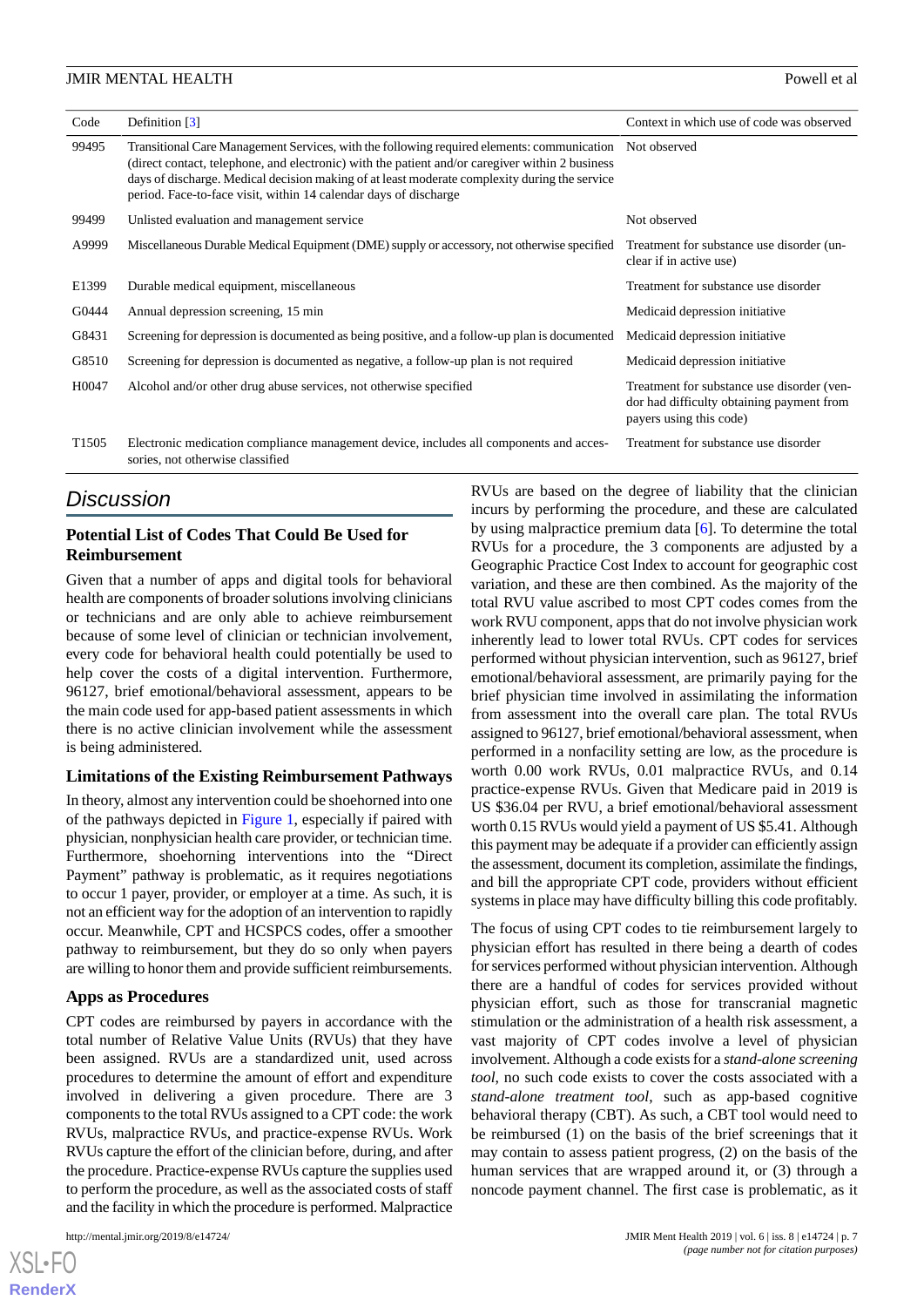undervalues the curative effects of the app, beyond mere screening. The second case is problematic, as it requires human intervention and limits the ability of mental health to scale via technology. Similarly, the third case is problematic, as it requires the app developer to negotiate a direct payment or obtain US Food and Drug Administration (FDA) approval for classification as a prescription device or drug. When apps are used in conjunction with physician or technician effort to achieve the requirements of a CPT code, there are typically time requirements that are used to determine the extent to which a CPT code is paid. More is paid when greater quantities of physician or technician time are required. As such, *these time requirements hamper the introduction of technology-based efficiency into mental health*, as if certain time thresholds are not met, some codes become unbillable. A relaxation of these time requirements or the introduction of more codes requiring 0 min of clinician or technician time would create new avenues for the introduction of efficiency through technology. Given the shortage of mental health providers, yoking payment to the direct involvement of humans (physicians or nonphysicians) is a barrier to efficiency and increased provider capacity.

# **Apps as Devices and Drugs**

To overcome the linkage between CPT-based reimbursement and physician work, malpractice, and practice expenses, some organizations have chosen to pursue other paths of reimbursement. Namely, as the existing mechanisms for reimbursing devices and drugs do not consider the degree of physician effort when determining reimbursements, these mechanisms are being pursued by several app companies. When apps are treated as prescription devices or drugs, they may only be billed by individuals with prescribing authority. States vary in their willingness to grant various nonphysician health care providers, from nurse practitioners to psychologists, the ability to prescribe, and in some cases, grant only partial prescribing authority. As a result of the limitations on prescribing authority, a majority of psychologists are unable to prescribe apps, as most of them lack prescribing authority [[7\]](#page-8-6). Nonetheless, organizations pursuing this route may see the rigor of FDA approval as a stamp of quality and a potential barrier to entry for competitors. Furthermore, as FDA approval is generally required for apps acting as medical devices or as accessories to them, in some cases, FDA approval is pursued out of necessity [[8\]](#page-8-7). There are a number of organizations pursuing the device and drug approach. Working with Sandoz, a pharmaceutical company, Pear Therapeutics obtained FDA clearance for its app for patients with substance use disorder as the first prescription digital therapeutic [\[9\]](#page-8-8). Meanwhile, Click Therapeutics partnered with Otsuka to bring to market an app for major depressive disorder, which it intends to have classified as software as a medical device for the purposes of regulation by the FDA [[10\]](#page-9-0). Akili Interactive Labs has sought FDA approval for its attention-deficit/hyperactivity disorder intervention, which it deems a "digital medicine," and has worked with the pharmaceutical manufacturer Shionogi to commercialize it in Asia [\[11](#page-9-1)]. In all 3 cases, partnerships with external pharmaceutical companies were forged.

# **Gaps in Existing Reimbursement Pathways Limiting the Reimbursement of Some Apps**

Although there are multiple potential ways in which apps can be fit into the existing reimbursement system, there is no guarantee of payment for most codes; time from a health care provider or a technician may be necessary to achieve reimbursement, and the app, in some situations, may need to undergo a regulatory review process for it to be reimbursed if used by patients on a stand-alone basis. When apps can only be reimbursed when these various accommodations are made, it adds friction to their development and utilization. Furthermore, time-based requirements for human participation limit the degree to which technology can drive efficiency in mental health.

# **Limited Support for Self-Directed Treatment**

As was mentioned during the discussion of how RVUs are assigned to CPT codes, when an app does not involve clinician or technician activity, it is not likely to receive substantial reimbursement. Thus, some developers have sought to have their apps covered as drugs or devices. HCSPCS codes, such as T1505, electronic medication compliance management device, include all components and accessories, not otherwise classified; A9999, miscellaneous durable medical equipment supply or accessory, not otherwise specified; and E1399, durable medical equipment, miscellaneous, provide the sorts of catchall pathways necessary for apps seeking a durable medical equipment approach to reimbursement. There may be 2 pathways toward creating simpler reimbursement mechanisms for app-related treatments. First, the existing durable medical equipment codes could be clarified to include apps. Although they are already being used in some cases for this purpose, they are at the discretion of the insurer. Second, there may be a need for a treatment-related equivalent to the brief emotional/behavioral assessment code 96127. Such a code could be used to cover automated app-based treatment conducted in a standardized fashion rather than automated app-based screening.

# **Limitations on Administration of Measures and Patient Cost Exposure**

Screenings for conditions, such as depression (eg, Patient Health Questionnaire-9) and anxiety (eg, General Anxiety Disorder-7), are the laboratory tests of mental health. Screenings can be performed repeatedly on the same patients to facilitate measurement-based care. There is substantial evidence to show that the frequent use of such screenings to implement measurement-based care is beneficial to patient welfare, as they enable mental health care providers to better understand the trajectory of an illness [[12\]](#page-9-2). Although the CPT code 96127 does provide a potential means of covering the cost of measurement-based care, there are sometimes limitations on its frequency of use and on the number of screening exams that may billed during a given visit. These limitations vary by payer. For instance, Amerigroup allows a maximum of 2 units of 96127 per visit [\[13](#page-9-3)]. PerformCare allows 96127 to be billed up to 4 units per day, every day [\[14](#page-9-4)]. In 2018, Aetna removed a restriction that had been placed on the code, which had only allowed it to be billed once per year [\[15](#page-9-5)]. These limitations are in direct conflict with multiple research studies that document

 $XS$ -FO **[RenderX](http://www.renderx.com/)**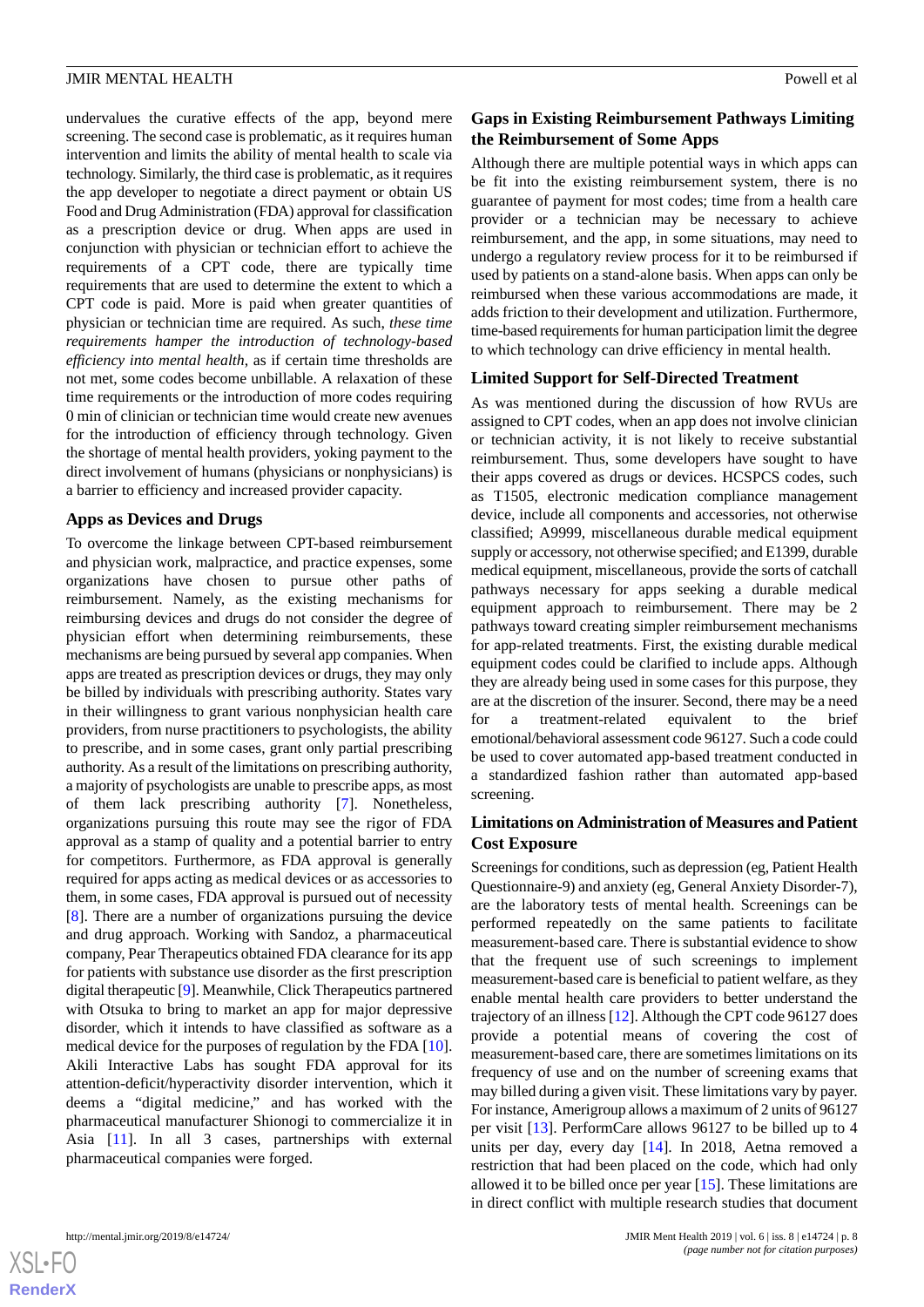that these standardized measures need to be administered frequently to properly guide treatment decisions and improve outcomes [\[12\]](#page-9-2). The lack of uniformity in reimbursement policies for this code across payers may impact app developers, as patients with some health plans may yield substantially more revenue as a result of this code than patients with other health plans.

Although there are benefits to screening for patients, the use of app-based screening has the potential to result in frequent and, perhaps, unanticipated copayments. Although the code 96127 was originally implemented and created to support the Affordable Care Act's mandate to include mental health services as a component of required Essential Health Benefits, the use of the code only qualifies for the Affordable Care Act's no-cost sharing provision if it is billed as a screening for an asymptomatic patient (patient with the International Classification of Diseases, version 10 code Z13.89) [[16\]](#page-9-6). Patients who are symptomatic and are using screening tools as a component of ongoing measurement-based care are potentially subject to copayments. To avoid surprising patients with bills related to screenings that they self-administered, it is necessary for health care providers to carefully explain the financial consequences of the use of this code or consider avoiding billing it. As self-administered, reimbursable tools for mental health become more prevalent, there will inevitably need to be substantial patient education regarding the costs associated with the tools. If repeated screening leads to substantially improved outcomes and cost savings, payers may wish to eliminate copayment requirements for screening apps to improve adherence.

### **Conclusions**

There is no standard pathway through which mental health apps can all be reimbursed. The appropriate pathway is dependent on the nature of the app and its degree of clinician and technician involvement. The costs associated with a number of apps are actively being reimbursed today, both directly and indirectly. Nonetheless, substantial friction to reimbursement remains, and many apps are funded through out-of-pocket payments by patients. As apps are being used to support various activities within mental health care, including therapy sessions, care management, case management, and collaborative care, in many cases, reimbursement is occurring for a bundle of services, which is app facilitated, rather than for the app itself. Going forward, there are a number of changes to the reimbursement system, which could facilitate the adoption of digital tools for mental health. Namely, the FDA's approval process for apps could be simplified and standardized, and CPT codes could be created or modified to facilitate payments for additional services where there are 0 min of clinician or technician time involved in service delivery.

# **Acknowledgments**

This work was commissioned by the Mental Health Treatment and Research Institute LLC, a not-for-profit subsidiary of The Bowman Family Foundation.

# **Conflicts of Interest**

ACP reports employment by Payer+Provider Syndicate and stock ownership of Berkshire Hathaway, Community Health Systems, CVS Health Corp, HCA Healthcare, Payer+Provider Syndicate, Quorum Health Corp, and Tenet Healthcare Corp. ACP additionally reports paid positions on the Scientific Advisory Board of PsyberGuide and on the Expert's Council of the Mary Christie Foundation. MBB reports ownership interests in Ignition Interfaces, Inc and RCT Logic, LLC, as well as other companies through portfolios managed by third parties. HTH reports serving as an advisor to Happify, 7 Cups, and MYnd Analytics, and HTH reports an investment in Pear Therapeutics.

# <span id="page-8-1"></span><span id="page-8-0"></span>**References**

- <span id="page-8-3"></span><span id="page-8-2"></span>1. Fortney JC, Unützer J, Wrenn G, Pyne JM, Smith GR, Schoenbaum M, et al. A tipping point for measurement-based care. Psychiatr Serv 2017 Feb 1;68(2):179-188. [doi: [10.1176/appi.ps.201500439](http://dx.doi.org/10.1176/appi.ps.201500439)] [Medline: [27582237](http://www.ncbi.nlm.nih.gov/entrez/query.fcgi?cmd=Retrieve&db=PubMed&list_uids=27582237&dopt=Abstract)]
- <span id="page-8-4"></span>2. AAP Division of Health Care Finance. AAP Gateway. 2016. CPT Code Changes for Health Risk Assessments Take Effect Jan 1 URL:<https://www.aappublications.org/news/2016/11/04/Coding110416> [accessed 2019-05-15] [[WebCite Cache ID](http://www.webcitation.org/

                                78OGgc9J6) [78OGgc9J6](http://www.webcitation.org/

                                78OGgc9J6)]
- <span id="page-8-5"></span>3. CorrectCodeChek - DecisionHealth. URL: <https://correctcodechek.decisionhealth.com/> [accessed 2019-03-26]
- <span id="page-8-6"></span>4. DeAnn D. Avicenna Medical Systems. 2018. 2018 Updates to Medicare's Behavioral Health Integration Program URL: <https://www.avicenna-medical.com/blog/2018-updates-to-the-behavioral-health-integration-model> [accessed 2019-05-15] [[WebCite Cache ID 78OGqRdZm\]](http://www.webcitation.org/

                                78OGqRdZm)
- <span id="page-8-7"></span>5. American Medical Association. CPT Professional 2019. Chicago, Illinois: American Medical Association; 2018.
- <span id="page-8-8"></span>6. Beck DE, Margolin DA. Physician coding and reimbursement. Ochsner J 2007;7(1):8-15 [[FREE Full text](http://europepmc.org/abstract/MED/21603473)] [Medline: [21603473](http://www.ncbi.nlm.nih.gov/entrez/query.fcgi?cmd=Retrieve&db=PubMed&list_uids=21603473&dopt=Abstract)]
- 7. American Psychological Association Services. RxP: A Chronology URL: [https://www.apaservices.org/practice/advocacy/](https://www.apaservices.org/practice/advocacy/authority/prescription-chronology) [authority/prescription-chronology](https://www.apaservices.org/practice/advocacy/authority/prescription-chronology) [accessed 2019-05-15] [\[WebCite Cache ID 78OGxsBTT](http://www.webcitation.org/

                                78OGxsBTT)]
- 8. US Food and Drug Administration. 2015. Mobile Medical Applications: Guidance for Industry and Food and Drug Administration Staff URL: <https://www.fda.gov/media/80958/download> [accessed 2019-07-01]
- 9. Pear Therapeutics. 2018. Sandoz and Pear Therapeutics Announce Launch of Reset® for Treatment of Patients With Substance Use Disorder URL: [https://peartherapeutics.com/](https://peartherapeutics.com/sandoz-and-pear-therapeutics-announce-launch-of-reset-for-treatment-of-patients-with-substance-use-disorder/)